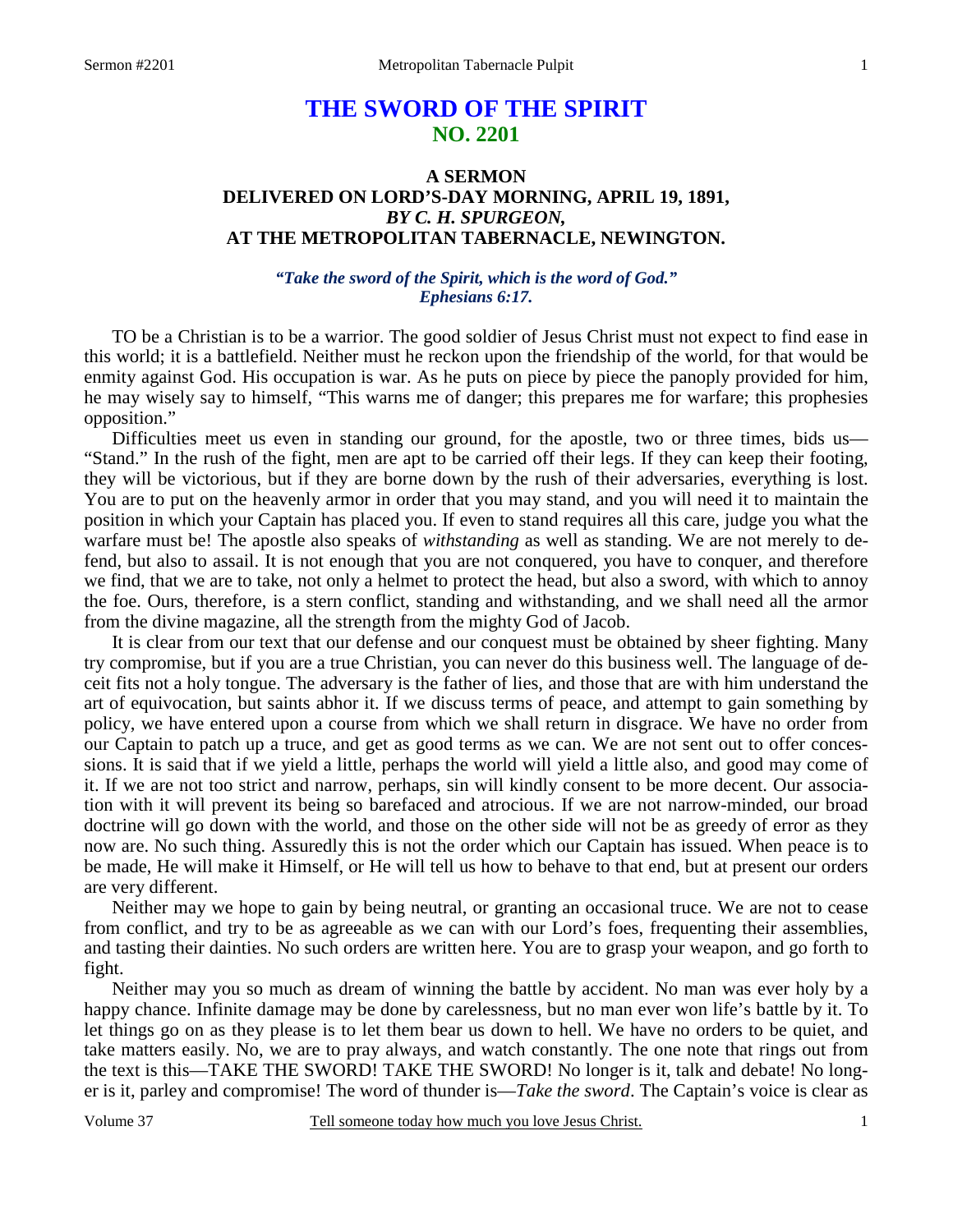a trumpet—*Take the sword!* No Christian man here will have been obedient to our text unless with clear, sharp, and decisive firmness, courage, and resolve, he takes the sword. We must go to heaven sword in hand, all the way. "TAKE THE SWORD." On this command I would enlarge. May the Holy Spirit help me!

 It is noteworthy that there is only one weapon of offense provided, although there are several pieces of armor. The Roman soldier usually carried a spear as well as a sword. We have seen frequent representations of the legionary standing upon guard as sentry, and he almost always stands with a spear in his right hand, while his sword hangs at his side. But Paul, for excellent reasons, concentrates our offensive weapon in one, because it answers for all. We are to use *the sword* and that only. Therefore, if you are going to this fight, see well to your only weapon. If you are to have no other, take care that you have this always in your hand. Let the Captain's voice ring in your ear, *"Take the sword! Take the sword!"* and so go forth to the field.

 Notice, first, *the sword you are to take is the sword of the Spirit, which is the Word of God*. That is our first head, and the second is equally upon the surface of the text: *This sword is to be ours*. We are ordered to take the sword of the Spirit, and so make it our own sword.

**I.** First, the Word of God which is to be our one weapon is of noble origin, for IT IS "THE SWORD OF THE SPIRIT." It has the properties of a sword, and those were given it by the Spirit of God.

 Here we note that *the Holy Spirit has a sword*. He is quiet as the dew, tender as the anointing oil, soft as the zephyr of eventide, and peaceful as a dove, and yet, under another aspect, He wields a deadly weapon. He is the Spirit of judgment and the Spirit of burning, and He bears not the sword in vain. Of Him it may be said, "The Lord is a man of war: Jehovah is His name."

 The Word of God in the hand of the Spirit wounds very terribly, and makes the heart of man to bleed. Do you not remember, some of you, when you used to be gashed with this sword Sunday after Sunday? Were you not cut to the heart by it, so as to be angry with it? You almost made up your mind to turn away from hearing the gospel again. That sword pursued you, and pierced you in the secrets of your soul, and made you bleed in a thousand places. At last you were "pricked in the heart," which is a far better thing than being "cut to the heart," and then execution was done, indeed. That wound was deadly, and none but He that killed could make you alive. Do you recollect how, after this, your sins were slain one after another? Their necks were laid on the block, and the Spirit acted as an executioner with His sword. After that, blessed be God, your fears, and doubts, and despair, and unbelief, were also hacked to pieces by this same sword. The Word gave you life, but it was at the first a great killer. Your soul was like a battlefield after a great fight, under the first operations of the divine Spirit, whose sword returns not empty from the conflict.

 Beloved, the Spirit of God has war with the Amalek of evil and error from generation to generation. He will spare none of the evils which now pollute the nations; His sword will never be quiet till all these Canaanites are destroyed. The Holy Spirit glorifies Christ not only by what He reveals, but also by what He overturns. The strife may be weary, but it will be carried on from age to age, till the Lord Jesus shall appear, forever shall the Spirit of God espouse the cause of love against hate, of truth against error, of holiness against sin, of Christ against Satan. He will win the day, and those who are with Him shall in His might, be more than conquerors. The Holy Spirit has proclaimed war, and wields a two-edged sword.

*The Holy Spirit wields no sword but the Word of God*. This wonderful Book, which contains the utterances of God's mouth, is the one weapon which the Holy Spirit elects to use for His war-like purposes. It is a spiritual weapon, and so is suitable to the Holy Spirit. The weapons of His warfare are not carnal; He never uses either persecution, or patronage, force or bribery, glitter of grandeur, or terror of power. He works upon men by the Word, which is suitable to His own spiritual nature, and to the spiritual work which is to be accomplished. While it is spiritual, this weapon is "mighty through God." A cut from the Word of God will cleave a man's spirit from head to foot, so sharp is this sword. Though by long practice in sin a man may have coated himself as with impenetrable mail, yet the Word of the Lord will divide the northern iron and the steel. The Holy Spirit can make a man feel the divine power of the sacred Word in the very center of his being. For battling with the spirits of man, or with spirits of an infernal kind, there is no weapon so keen, so piercing, so able to divide between the joints and marrow, so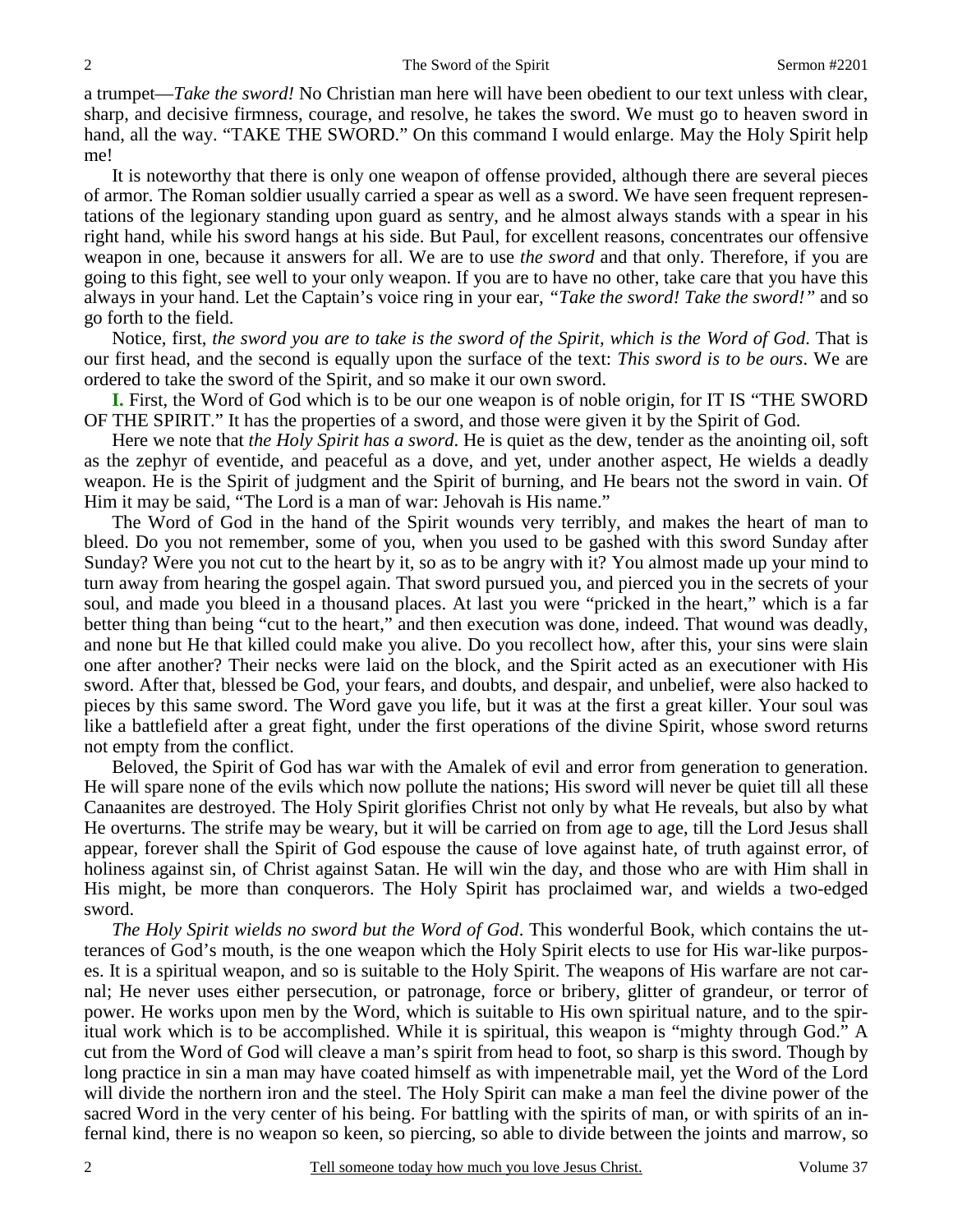penetrating as to the thoughts and intents of the heart. The Word, in the Spirit's hand, gives no flesh wound, but cuts into the man's heart and so wounds him that there is no healing save by supernatural power. The wounded conscience will bleed; its pains will be upon it day and night; and though it seeks out a thousand medicines, no salve but one can cure a gash which this terrible sword has made. This weapon is two-edged, indeed, it is all edge, and whichever way it strikes, it wounds and kills. There is no such a thing as the flat of the sword of the Spirit; it has a razor edge every way. Beware how you handle it, you critics, it may wound even you; it will cut you to your destruction, one of these days, unless you are converted. He that uses the Word in the Lord's battles may use it upon carnal hopes, and then strike back upon unbelieving fears. He may smite with one edge, the love of sin, and then with the other the pride of self-righteousness. It is a conquering weapon in all ways, this wondrous sword of the Spirit of God.

 The Word, we say, is the only sword which the Spirit uses. I know the Holy Spirit uses gracious sermons, but it is only in proportion as they have the Word of God in them. I know the Holy Spirit uses religious books, but only so far as they are the Word of God told out in other language. Conviction, conversion, and consolation still are worked, and only by the Word of God. Learn, then, the wisdom of using the Word of God for holy purposes. The Spirit has abundant ability to speak of His own self, apart from the written Word. The Holy Spirit is God, and therefore He is the greatest spirit in the universe. All wisdom dwells in Him. He thought out the laws which govern nature and direct providence. The Holy Spirit is the great teacher of human spirits; He taught Bezaleel and the artificers in the wilderness how to make the fine linen, and the gold and carved work for the Tabernacle. All arts and sciences are perfectly known to Him, and infinitely more than men can ever discover. Yet He will not use these things in this holy controversy. In the quarrel of His covenant He uses neither philosophy, nor science, nor rhetoric. In contending against the powers of darkness, "The sword of the Spirit is the Word of God." "It is written" is His masterstroke. Words which God has spoken by holy men of old, and has caused to be recorded on the sacred page—these are the battle-axe and weapons of war of His Spirit. This Book contains the Word of God, and is the Word of God, and this it is which the Holy Spirit judges to be so effectual a weapon against evil that He uses this, and this only, as His sword in the great conflict with the powers of darkness.

*The Word is the sword of the Spirit because it is of His own making*. He will not use a weapon of human workmanship, lest the sword boast itself against the hand that wields it. The Holy Spirit revealed the mind of God to the minds of holy men; He spoke the word into their hearts, and thus He made them think as He would have them think, and to write what He willed them to write, so that what they spoke and wrote was spoken and written as they were moved by the Holy Spirit. Blessed be the Holy Spirit for deigning to use so many writers, and yet Himself to remain the veritable Author of this collection of holy books. We are grateful for Moses, for David, for Isaiah, for Paul, for Peter, for John, but most of all for that superintending Editor, that innermost Author of the whole sacred volume—even the Holy Spirit. A warrior may well be careful as to the make of His sword. If a man had made his own sword, had tempered the metal, had himself passed the blade through many fires, and worked it to perfection, then, if he were a skillful workman, he would feel confidence in his sword. When work is done nowadays, it is, as a rule, badly done. Work done by contract is usually inadequate in some part or another, but when a man does a work for himself he is likely to do it thoroughly, and produce an article which he can depend upon. The Holy Spirit has made this Book Himself; every portion of it bears His initial and impress, and thus He has a sword worthy of His own hand, a true Jerusalem blade of heavenly fabric. He delights to use a weapon so divinely made, and He does use it right gloriously.

*The Word of God is also the sword of the Spirit because He puts the edge upon it*. It is because He is in it that it is so keen and cutting. I believe in the inspiration of Holy Scripture, not only in the day when it was written, but onward, and even to this day. It is still inspired; still does the Holy Spirit breathe through the chosen words. I told you the sword was all edge, but I would add that the Holy Spirit makes it so. It would have no edge at all if it were not for His presence within it, and His perpetual working by it. How many people read their Bibles, and yet derive no more benefit from it than if they had read an old almanac! In fact, they would more easily keep awake over an ancient Bradshaw than over a chapter of Scripture. The ministers of the gospel may preach God's Word in all sincerity and purity, and yet, if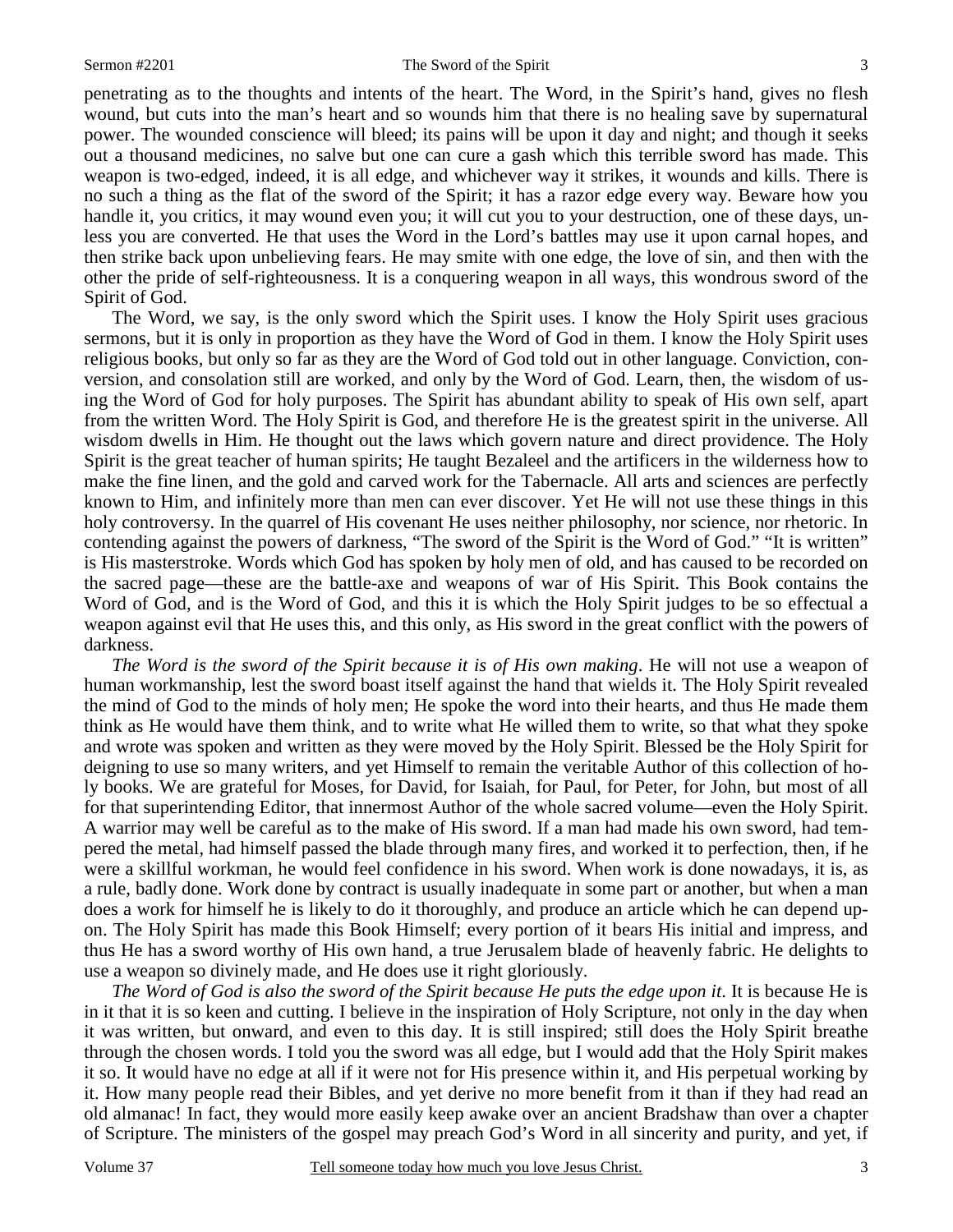the Spirit of God is not present, we might as well have preached mere moral essays, for no good can come of our testimony. The Holy Spirit rides in the chariot of Scripture, and not in the wagon of modern thought. Scripture is that Ark of the Covenant which contains the golden pot of manna, and also bears above it the divine light of God's shining. The Spirit of God works in, by, and through, and with the Word, and if we keep to that Word, we may rest assured that the Holy Spirit will keep with us, and make our testimony to be a thing of power. Let us pray the blessed Spirit to put an edge on our preaching, lest we say much and accomplish little. Hear us in this thing, O blessed One!

 It is "the sword of the Spirit" because *He alone can instruct us in the use of it*. You think, young man that you can pick up your Bible, and go and preach from it at once, properly and successfully. You have made a presumptuous mistake. A sword is a weapon which may do hurt to the man who flourishes with it in mere wanton pride. No one can handle the sword of the Spirit aright save the chosen man whom God has ordained from before the foundation of the world, and trained in feats of arms. By this the elect of God are known—that they love the Word of God, and they have a reverence for it, and discern between it and the words of man. Notice the lambs in the field, just now, and there may be a thousand ewes and lambs, but every lamb can find its own mother. So does a true-born child of God know where to go for the milk which is to nourish his soul. The sheep of Christ know the Shepherd's voice in the Word, and a stranger they will not follow, for they know not the voice of strangers. God's own people have discernment to discover and relish God's own Word. They will not be misled by the cunning craftiness of human devices. Saints know the Scriptures by inward instinct. The holy life, which God has infused into believers by His Spirit, loves the Scriptures, and learns how to use them for holy purposes. Young soldier, you must go to the training ground of the Holy Spirit to be made a proficient swordsman. You will go in vain to the metaphysician or to the logician, for neither of these knows how to handle a spiritual weapon. In other arts they may be masters, but in the sacred use of divine theology they are mere fools. In the things of the Word we are dunces till we enter the school of the Holy Spirit. He must take of the things of Christ, and show them to us. He must teach us how to grip this sword by faith, and how to hold it by watchfulness, so as to parry the adversary's thrust, and carry the war into the foeman's territory. He is well taught who can swing this great two-handed sword to and fro, and mow a lane through the midst of his opponents, and come out a conqueror at the end. It may take a long time to learn this art, but we have a right skillful Teacher. Those of us who have been in this warfare thirty or forty years feel that we have not yet reached the full use of this sword; no, I know for one, that I need daily to be taught how to use this mysterious weapon, which is capable of so much more than I have yet supposed. It is the sword of the Spirit, adapted for the use of an Almighty arm, and therefore equal to the doing of far more than we think. Holy Spirit, teach us new feats of arms by this Your sword!

 But, chiefly, it is the sword of the Spirit, because *He is the great Master in the use of it*. Oh, that He would come and show us this morning how He can thrust and cleave with it! In this house of prayer we have often seen Him at His work. Here the slain of the Lord have been many. We have seen this sword take off the head of many a Goliath doubt, and slay a horde of cares and unbeliefs. We have seen the Spirit pile up heaps on heaps of the slain when the Word of conviction has gone forth, and men have seen sin to be sin, and fallen down as dead before the Lord and His law. We also know what the use of the sword by the Spirit of God means, for within our own being He has left marks of His prowess. He has killed our doubts and fears, and left no more mistrusts to worry us. There was a man of God who was frequently subject to doubts, even doubts upon the fundamentals of religion. He hated this state of mind, but still he could not get rid of the habit of evil questioning. In answer to prayer, the Spirit came, and convinced him of the pride of his intellect, and of the wickedness of setting up his judgment against the Word of the Lord, and from that day forward he was never the subject of another fit of unbelief. He saw things clearly in the light of the Holy Spirit, and that is to see them indeed. The great giant of doubt is sorely wounded by the sword of the Spirit—yes, he is slain outright, for the Spirit works in the believer such a conviction of the truth that assurance banishes suspicion. When the Holy Spirit deals with the lusts of the flesh, and the lusts of the eye and the pride of life, these also lie at His feet, trophies to the power of His mighty weapon, even the Word of God! The Holy Spirit is glorious in the use of this sword. He finds that this weapon suits His hand, and He seeks no other. Let us use it also, and be glad to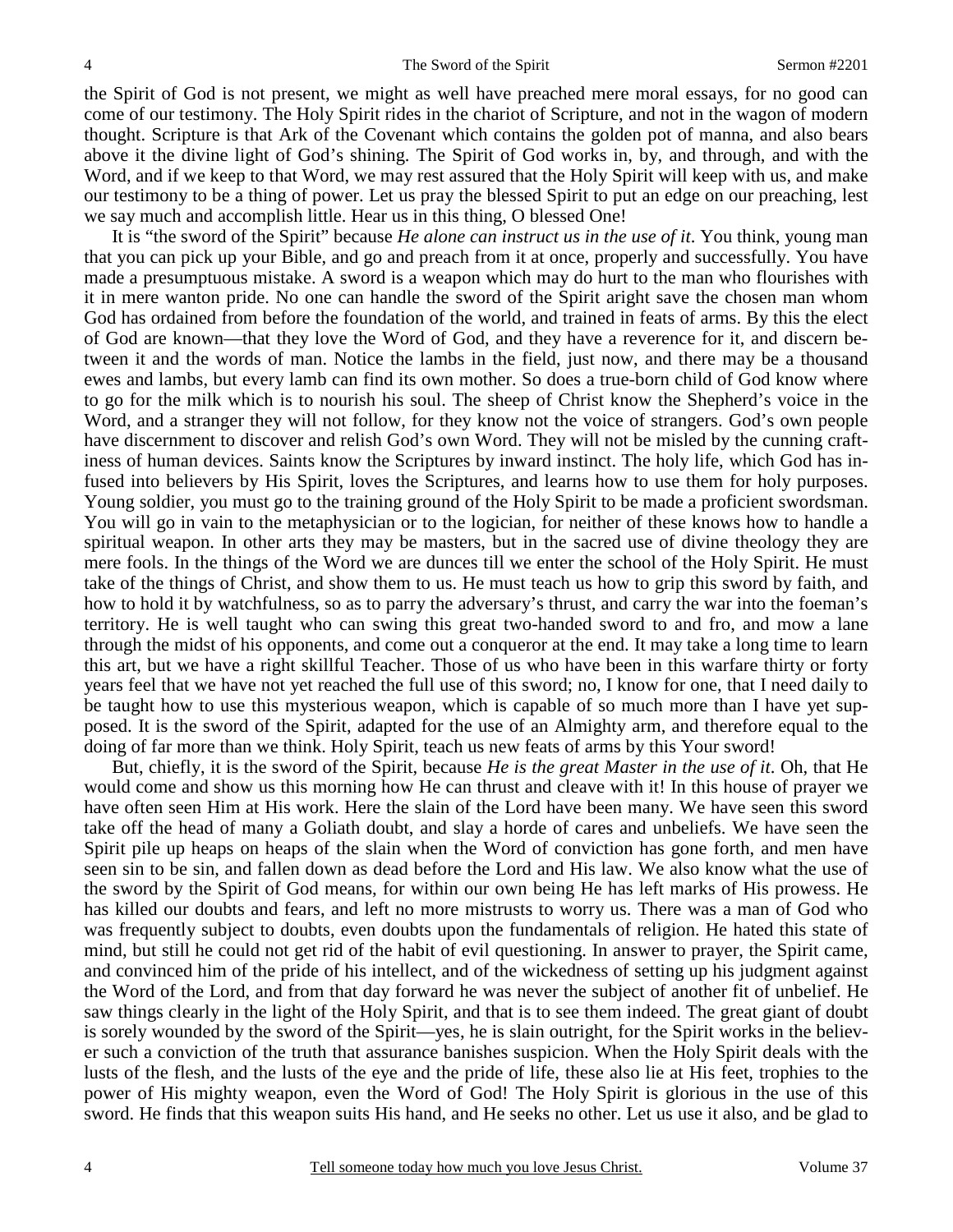do so. Though it is the sword of the Spirit, yet our feeble hand may grasp it; yes, and find in the grasping that somewhat of the divine power comes unto our arm.

 Dear brethren, is it not a very high honor put upon you, as soldiers of the cross, that you should be allowed, no, commanded to take the sword of the Spirit? The raw recruit is not trusted with the general's sword, but here you are armed with the weapon of God the Holy Spirit, and called upon to bear that sacred sword which is so gloriously wielded by the Lord God Himself. This we are to bear, and no other. Does the timid heart inquire, "How, my Master, shall I meet my adversaries"? "Here," says the Holy Spirit, "take this! This is My own sword; I have done great marvels with it; take it, and nothing shall stand against you." When you remember the potency of this sword, when the Spirit tests it upon yourself, you may take it with confidence, and use it in your holy war with full assurance. That Word of God which could convert *you*, can convert anybody; if it could kill your despair, it can remove another man's despondency; if it has conquered your pride and self-will, it can subdue the same in your children and your neighbors. Having done what it has certainly done for you, you may have a full persuasion that, before its power, no case is hopeless. Therefore, see to it, that you use from this day forth no other weapon than the sword of the Spirit, which is the Word of God.

**II.** This fairly lands me in the second portion of my discourse. The Word of God is the sword of the Spirit, but IT IS ALSO TO BE OUR SWORD.

 Here I must begin again, and go over much of the same ground. *We shall need a sword*. Our warfare is not child's play; we mean business. We have to deal with fierce foes, which are only to be met with keen weapons. Buffets will not suffice in this contest; we must come to sword-cuts. You may be of a very quiet spirit, but your adversaries are not so. If you attempt to play at Christian warfare, they will not. To meet the powers of darkness is no sham battle. They mean mischief. Nothing but your eternal damnation will satisfy the fiendish hearts of Satan and his crew. You must take not so much a flag to unfurl, or a drum to beat, as a sword to use, and an especially sharp sword too. In this combat you will have to use a sword such as even evil spirits can feel, capable of dividing asunder of soul and spirit, and of the joints and marrow. If you are to live through this fight, and come off victorious, no form of conflict will suffice less sharp and cutting than sword-work. Depend upon it that in this struggle you will be forced to come to close quarters. The foe aims at your heart, and pushes home. A spear will not do, nor bow and arrow; the enemy is too near for anything but hand-to-hand fighting. Brethren, our foes are not only of our house, but of our heart. I find an enemy within which is always near, and I cannot get away from him. I find that my antagonist will get his hand on my throat if he can. If our foes were far away, and we could play upon them with artillery which would kill at six or seven miles' distance, we might lead a pretty easy life. But no, they are *here!* At our doors! Yes, within us; nearer than hands and feet. Now for the short sword; the claymore of Holy Scripture, to stab and cut, near and now. No sling and stone will avail us here, but we must take the sword. You have to slay your foe, or your foe will slay you. It is with us Christians as it was with the Highlanders in battle, when their leader called out to them, "Lads, there they are! If you dinna kill them they will kill you." There is no room for peace; it is war to the knife, not only now, but to life's end.

 The use of the sword is needful for attack. I have reminded you several times already that it will not suffice for the Christian to guard against sin, and ward off temptation from himself; he has to assail the powers of evil. In our case, the best method of defense is an attack. I have heard of one who would bring an action in law to gain his ends, for he thought this better than being the defendant. That may be matter of question, but in war it is often safer to assail than defend. Carry the warfare into the enemy's territory. Be trying to win from the adversary, and he will not win so much from you. Do not merely be sober yourselves, but attack drunkenness. Do not be content with being free from superstition yourself, but expose it wherever it appears. Do not merely be devout when you feel obliged to be so, but pray for the growth of the kingdom; pray always. Do not merely say, "I will keep Satan out of my family by bringing up my children aright," but go to the Sunday school, and teach other children and so carry the war over the border. God forbid that we should ever go to war as a nation! But if we were at war with some nation on the Continent, I would certainly say, "Let the continentals have the battles on their own ground; we do not want a campaign over here." It is wise to keep the war in the enemy's own regions. If we had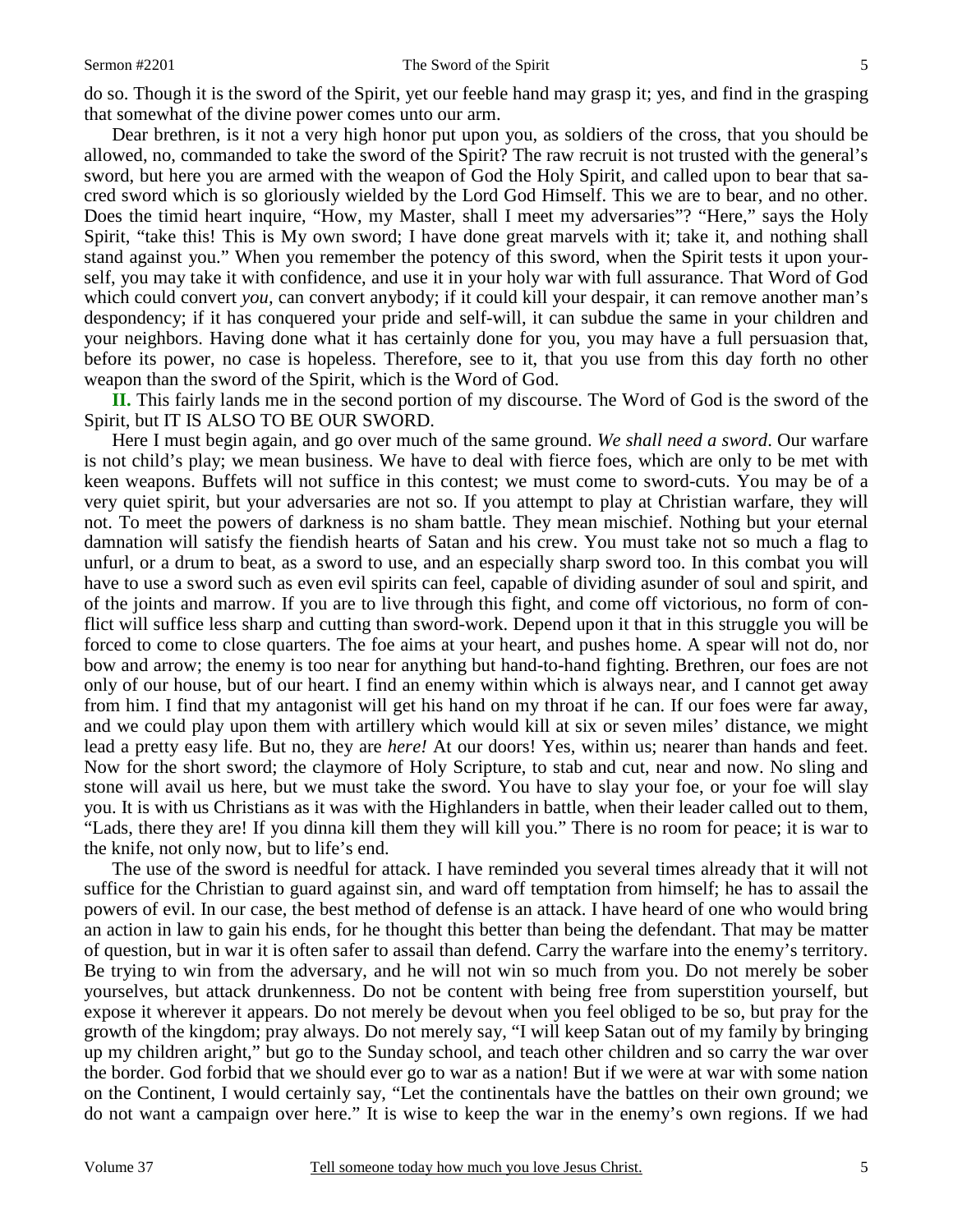fought the devil more in the world, he might never have been able to invade the church as terribly as he has done. Attack with the sword, for it is your calling, and thus will you best defend yourself.

 We need the sword for real fighting. Do you think that you can dream yourselves into heaven? Or ride there in the chariot of ease? Or fly on the wings of brass music? You make a great mistake if you so imagine. A real war is raging, your opponents are in deadly earnest, and you must take your sword.

 And, further, *we need this sword, this sword of the Spirit, which is the Word of God*. We say with David, "There is none like that; give it to me." It has worked such wonders that we prefer it to all others. No other will match the enemy's weapon. If we fight the devil with human reason, the first time our wooden sword comes in contact with a Satanic temptation it will be cut in pieces. If you do not wield a true Jerusalem blade you are in grave peril; your weapon will break off at the hilt, and where will you be? Standing defenseless, with nothing but the handle of a broken sword in your hand, you will be the object of your adversary's ridicule. You must have this sword, for no other will penetrate the foe, and no other will last out the battle. After twenty years, what has become of the pious resolutions of your youth? What is the staying power of your consecration made in the hour of enthusiasm? Alas, how little trust can be placed in it! What would become of us after thirty years of fighting, if we had not the Word of God to rely upon? The Word of the Lord endures forever, but nothing else does. We may do well in early days, but we shall fail in old age if we have not eternal verities to fall back upon.

 I can commend this sword to you all, my brethren, although you are so varied in character. This sword suits every hand. Youth or age may alike use this weapon. These dear girls from the Orphanage, and yonder lads from the Bible class, may fight the battle of their youth with the Word of God, for Holy Scripture may impress and guide our freshest life. You that have grown grey, you that have passed seventy or eighty, you will value the Bible more than ever, and you will find that this sword is the best for veteran warriors. Young men and young women, here is a sword suited for all of you, and well does it become the hand of the feeblest and the gentlest. The Holy Spirit has in the sacred Word prepared an implement of warfare suited for great minds and small, for the cultured and the uneducated. A wonderful sword this is, which, in the hand of faith, reveals an adaptation marvelous to the last degree.

 Whatever others may say, it is sufficient for us that this is the regulation sword. A soldier is not left to choose his own equipment; he must carry such arms as his sovereign appoints. This is the regulation sword in Christ's army. The sword of the Spirit, which is the Word of God, is what you are bidden to take, and if you in willfulness resolve to exchange it for another, you commit an act of rebellion, and you make the change at your own risk and peril. Come, then, let us each take the Word of God, and carry it nearer our hearts than ever, for such is the word of command, "Take the sword of the Spirit, which is the word of God."

 Now, see what we are told to do. We need a sword; we need this sword; *we are to take this sword*. Note that we are not told that we may lay it down; the demand to take the sword is continuous, and there is no hint of its being suspended. There is a time, of course, when the soldier of Her Majesty may remove his sword from his side, and put off his regimentals, but there is never such a time with a Christian. One might have thought, from what we have seen of late, that orders had come from headquarters that the soldiers were to lay down the sword of the Spirit, the Word of God, and take to lighter weapons. Entertainments, amusements, farces, and sing-song are now used to do what the gospel has failed to achieve! Is it not sadly so? Well, if any will try these silly toys, I can only say that they have no command from their Lord to warrant them in their proceedings. Take all these things, and see what they will do, but you make the trial at your own risk, and on your own heads the result of failure will fall.

 The standing orders are to take the sword of the Spirit, and no new regulation has ever been issued by the great Captain of salvation. From the days of Paul till now, the word stands, "Take the sword of the Spirit." All other things will surely fail, and hence the one sole abiding command is, "Take the sword of the Spirit." We are not told to hang up this sword for exhibition. Certain people have a handsomely-bound Bible to lie upon the table of the best room, and a fine ornament it is. A Family Bible is a treasure. But I pray you do not let your love of the Bible end there. With a soldier in war, a sword is not meant to be hung up in the tent, or even to be flourished in the air, but it is issued to be used. Nor are we to push this sword into a sheath, as many do who take the Bible, and add so much of criticism, or of their own opinion to it, that its edge is not felt. Many men use their low opinion of inspiration as a scab-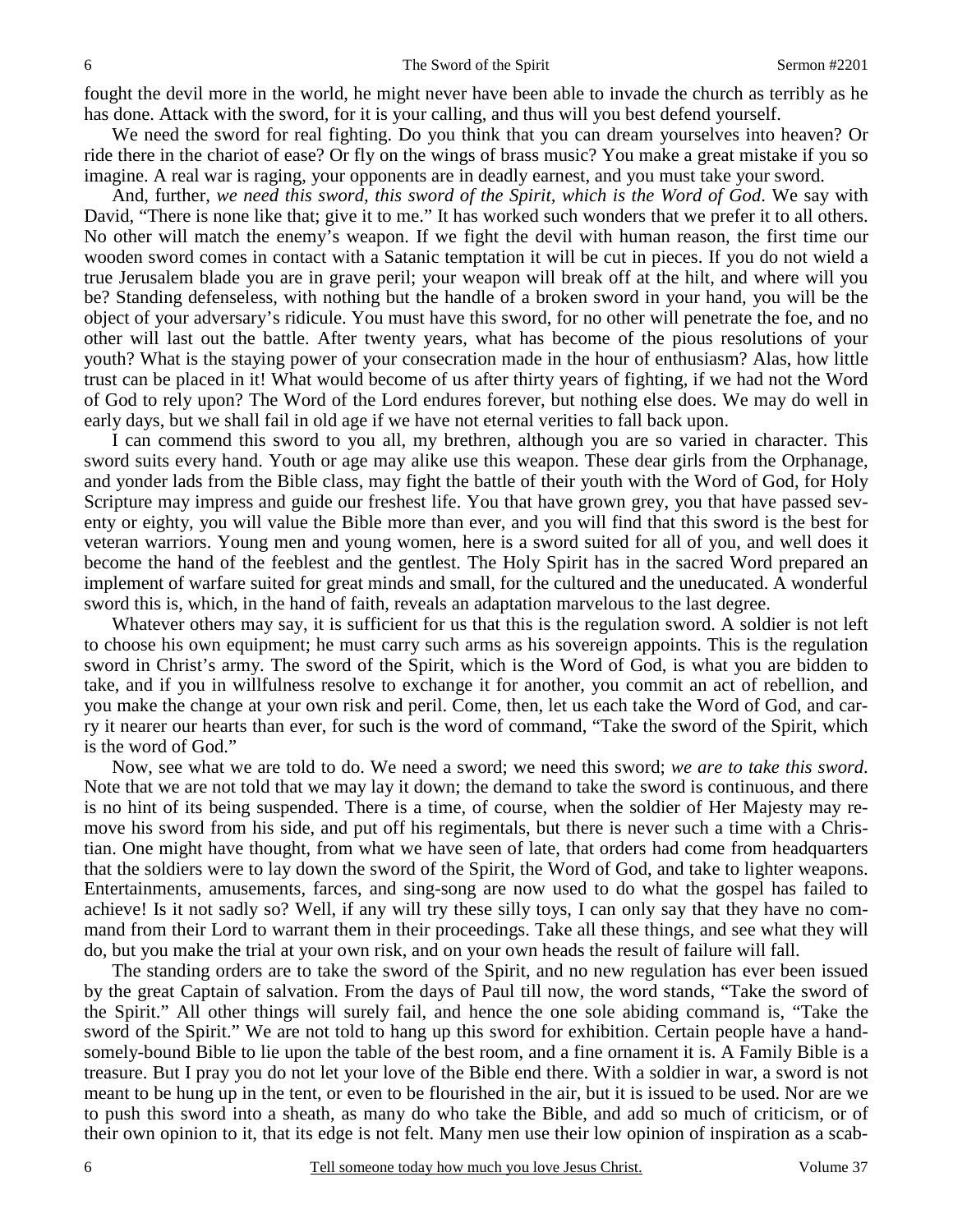#### Sermon #2201 The Sword of the Spirit 7

bard into which they push the Bible down. Their vast knowledge makes a beautiful scabbard and they push down the sword, saying, "Keep still there! O sword of the Lord, rest and be quiet!" After we have preached our heart out, and men have felt the power of it, they make a desperate effort to imprison the Word in their unbelieving theory, or in their worldliness. They hold down the Word all the week with a firm hand, for fear its edge or point should wound them. It is the scabbard of culture, or philosophy, or of progress, and in this they shut up the living Word of God as in a coffin.

 We are not to bury the Word under other matters, but we are to take it as a sword, which means, as I understand it, first, *believe it*. Believe every portion of it; believe it with a true and real faith, not with a mere creedal faith, which says, "This is the orthodox thing." Believe it as a matter of fact for every day, affecting your life. Believe it. And when you have believed it, then *study it*. Oh, for a closer study of the Word of God! Are there not some of you who have never even heard or read all that the Lord has said? Are there not passages of the Bible which have never been read by you? It is a melancholy fact that there would be even a line of the sacred Scriptures which has never once come under your eye. Do read the Bible right through, from beginning to end. Begin tomorrow; no, begin today, and go steadily through the whole of the sacred books, with prayer and meditation. Never let it be suspected by you that God has recorded truths in His Word which you have never even once read. Study the Word, and work out its meaning. Go deep into the spirit of inspiration. He gets most gold who digs the deepest in this mine. They used to say of certain mines in Cornwall that the deeper you went the richer was the ore; assuredly is it so with the mines of inspired Scripture. The deeper you go under the Spirit's guidance the larger is the reward for your toil. Take the sword with the grip of sincere faith; hold it fast by a fuller knowledge, and then exercise yourself daily in its use. The sword is to be taken for earnest fight. You will not be long before occasion arises in such a world as this. You will have to parry with it, to pierce with it, to cut with it, and to kill with it. "Where shall I begin?" says one. Begin at home, and, for many a day, you will have your hands full. When you have slain all the rebels at home, and long before that, you may take a turn at those around you in the world, and in the professing church. Inside your own heart you will find a band of bandits which should be exterminated. There will always be need to keep the sword going within your own territory. End this civil war before you go into foreign parts. When the war within the city of Mansoul has been victoriously carried through, besiege the heart of your friend, your child, your neighbor. Behold, the world lies in the wicked one! Errors abound, and colossal systems of falsehood still stand aloft. Men are still dragged down by the arch-deceiver. Surely, we feel our swords flying out of their sheaths when we think of the millions who are being ruined by sin and error. Oh, for a mighty onslaught upon the powers of darkness!

Once more, *we are to take this sword with a purpose*. We are to use it that we may be able to stand and to withstand. If you want to stand, draw the sword, and smite your doubts. How fiercely unbelief assails! Here comes a doubt as to your election. Pierce it through with the Word. Soon comes a doubt as to the precious blood. Cleave it from head to foot with the assurance of the Word that the blood of Jesus cleanses us from all sin. Here comes another doubt, and yet another. As quick as arm can move, drive texts of Scripture through every new fallacy, every new denial of truth, and spit the whole of them upon the rapier of the Word. It will be for your good to kill these doubts outright. Do not play with them, but fight them in real earnest. You will find that temptations also will come in hordes. Meet them with the precepts of sacred Writ, and slay even the desire of evil by the Spirit's application of the Holy Word. The washing of water by the Word is a glorious cleanser. Discouragements will arise like mists of the morning. Oh, that God's Word may shine them away with the beams of the promises! Your afflictions multiply, and you will never be able to overcome impatience and distrust except by the infallible Word of God. You can bear trial, and bear it patiently, if you use this weapon to kill anxiety. You will "stand fast in the evil day," and having done all, you will still stand, if this sword is in your hand.

 You have not only to stand fast yourselves, but you have to win souls for Christ. Do not try to conquer sin in others, or capture a heart for Jesus, except with the sword of the Spirit. How the devil laughs when we try to make converts apart from Holy Scripture, and the Holy Spirit! He laughs, I say, for he derides our folly. What can you do, you children, playing with your little wooden swords—what can you do against men covered from head to foot with the steel mail of the habit of sin? Sunday school teachers, teach your children more and more the pure Word of God; and preachers, do not try to be original, but